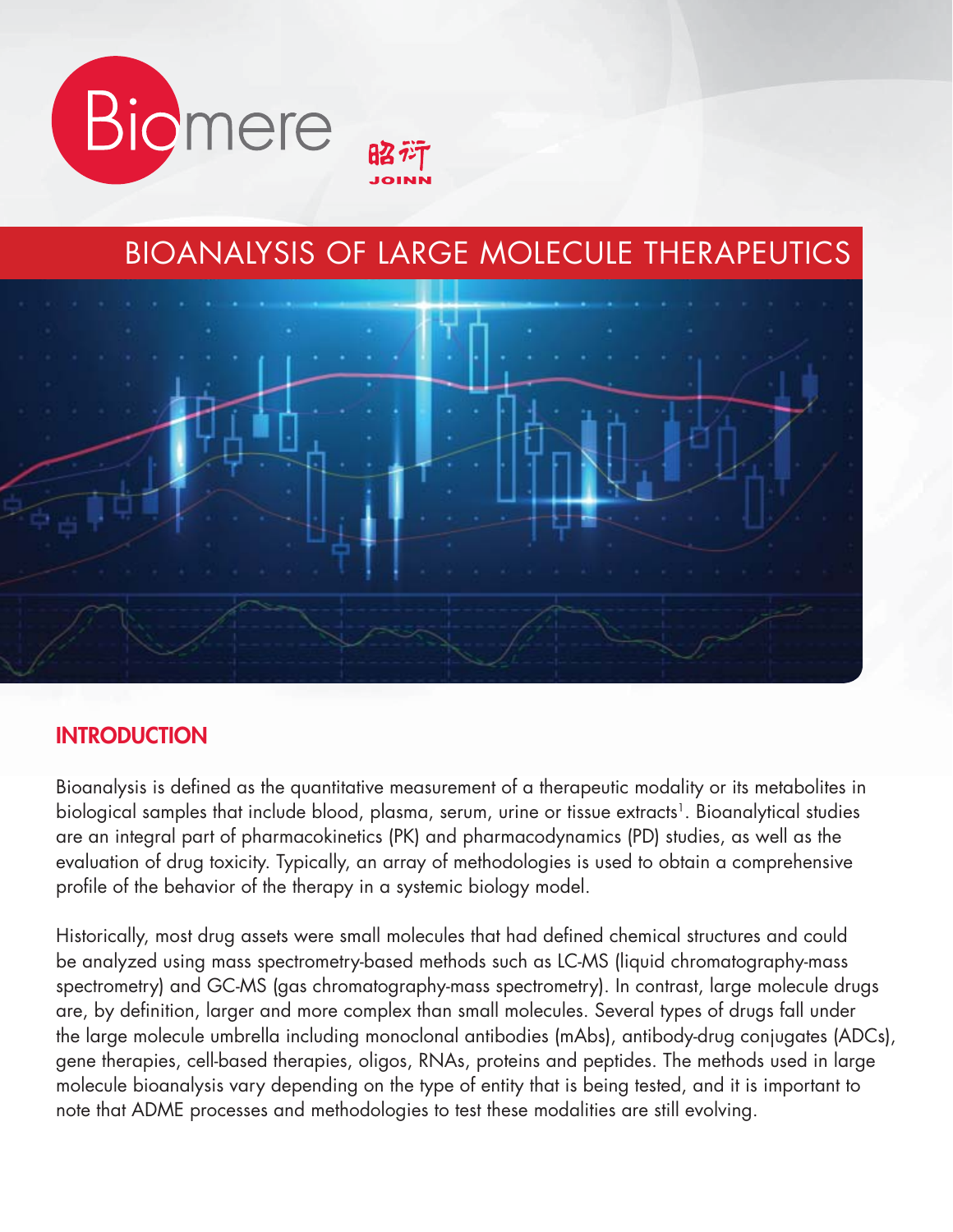

While small molecule drugs still comprise the majority of approved therapies, the approval rate of biologics has been relatively steady and is forecasted to have a robust growth rate. In 2019, 48 NMEs or new molecular entities were approved out of which 10 were biologics<sup>2</sup>. Over the past decade, approximately a quarter of all approved NMEs were biologics<sup>3</sup>, but it is forecasted that biologics will comprise half of the top 100 drugs in 2021<sup>4</sup>, driven by the accelerated rate of biologics development preclinically. While this forecast is ambitious, it is important to note that about 50% of the global biopharma pipeline is estimated to be large molecules, so it is possible that the large molecule approval rates will increase at a rapid rate.

The global large molecule bioanalysis testing service market is valued at USD 1.3B in 2019 with a CAGR (compound annual growth rate) of 9.1% through 2027<sup>5</sup>. It is estimated that about 35% of the large molecule bioanalysis market is in the preclinical space where a majority of the studies are outsourced to CROs (contract research organizations) who have the processes, personnel and operational infrastructure to perform bioanalytical testing for various therapeutic modalities.

There are several key differences in the development of small molecules and large molecules including dosing and ADME (absorption, distribution, metabolism and excretion) characteristics. Small molecules are typically dosed orally when possible, and have a broad distribution to various organs. They are typically metabolized enzymatically into active and inactive metabolites that are then excreted via the kidneys (renal excretion) or via the intestine (biliary excretion). In contrast, large molecules typically require more invasive dosing routes including intravenously and subcutaneously, and have limited distribution via the vascular and lymphatic systems. Due to the difference in biodistribution, biologics typically require more time to achieve peak concentrations compared to small molecules and also have slower clearance times. Additionally, biologics are typically recycled by the body instead of being excreted<sup>6</sup>, <sup>7</sup>. The primary objective of bioanalysis studies is the assessment of ADME characteristics, so the methods used in large molecule bioanalysis are different from small molecules.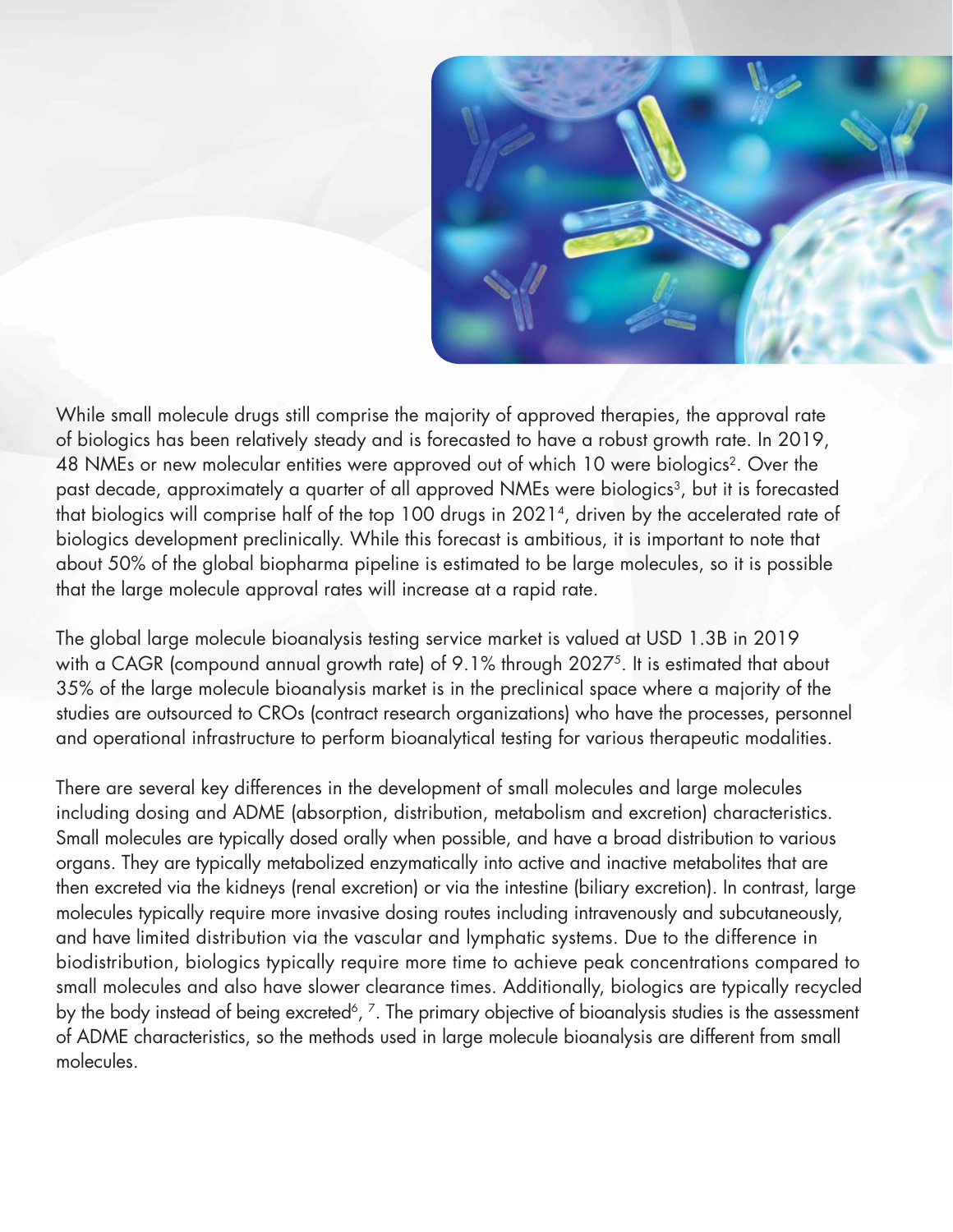### **LARGE MOLECULE BIOANALYSIS**

Bioanalytical studies of large molecule drugs can be segmented as follows: pharmacokinetics or PK studies, toxicokinetics or TK studies, pharmacodynamics or PD studies, immunogenicity assays and biomarker studies. Pharmacokinetic studies give information on the duration and intensity of a therapeutic response, where the large molecule drug is introduced into an in vivo model and the amount of drug in the serum or plasma is assessed using either ligand binding assays (LBAs) or mass spectrometry methods to identify the bioavailability and clearance of the drug. Toxicokinetic studies are similar to PK studies except the drug dosage is significantly higher and the study objective is to determine acceptable drug exposure levels. Pharmacodynamic studies ascertain the effect of the drug on the in vivo model and in the case of large molecule drugs, target binding and impact on downstream signaling or gene expression are assessed. Several large molecule drugs, especially those that target cancer, trigger an immune response, so immunogenicity assays that measure changes in the immune system or assess the neutralizing antibody responses are critical readouts.

Biomarkers are critical endpoints to measure drug efficacy in preclinical and clinical models, so it is essential to validate identified biomarkers in preclinical models. Biomarker validation is considered to be a part of bioanalysis, and the same standards including specificity, sensitivity, robustness and reproducibility are applied. The FDA's bioanalytical method validation guidelines also highlights the requirement for validation biomarkers using bioanalysis standards<sup>8</sup>.

# **METHODS USED IN LARGE MOLECULE BIOANALYSIS**

### *In vitro* **assays**

In vitro binding and potency assays are commonly used to assess drugs prior to more detailed ADME studies in in vivo models. For large molecules, cell-based assays are used to assess biological activity and the assay of choice depends on the drug modality. The potency of therapeutic monoclonal antibodies is typically assessed using binding assays. If a therapeutic protein has enzymatic function, then enzyme activity assays can be used to evaluate potency. Enzyme activity assay readouts can be chemiluminescent, fluorometric, optical or spectrophotometric. Cell-based assays are widely used to assess large molecule activity in a physiological context where other proteins, co-factors etc. are present. Cell-based assay readouts include cell proliferation or death assays, reporter gene readouts or changes in downstream signaling molecules such as an increase in cyclic AMP downstream of GPCR (G-protein coupled receptor) activation.

# **Ligand Binding Assays**

Ligand binding assays (LBAs) cover a broad range of assays from radioimmunoassay (RIA) to ELISA to high throughput assays such as MSD (Meso Scale Diagnostics). These assays use the sandwich format where an immobilized capture antibody binds the analyte of interest that is then detected using another antibody, which is typically conjugated to a readout for detection (colorimetric, chemiluminescent, or optical). LBAs for large molecules typically use sample dilution to reduce background signal, and the assay design is dependent on the study objective – for PK/PD studies, it is important to measure the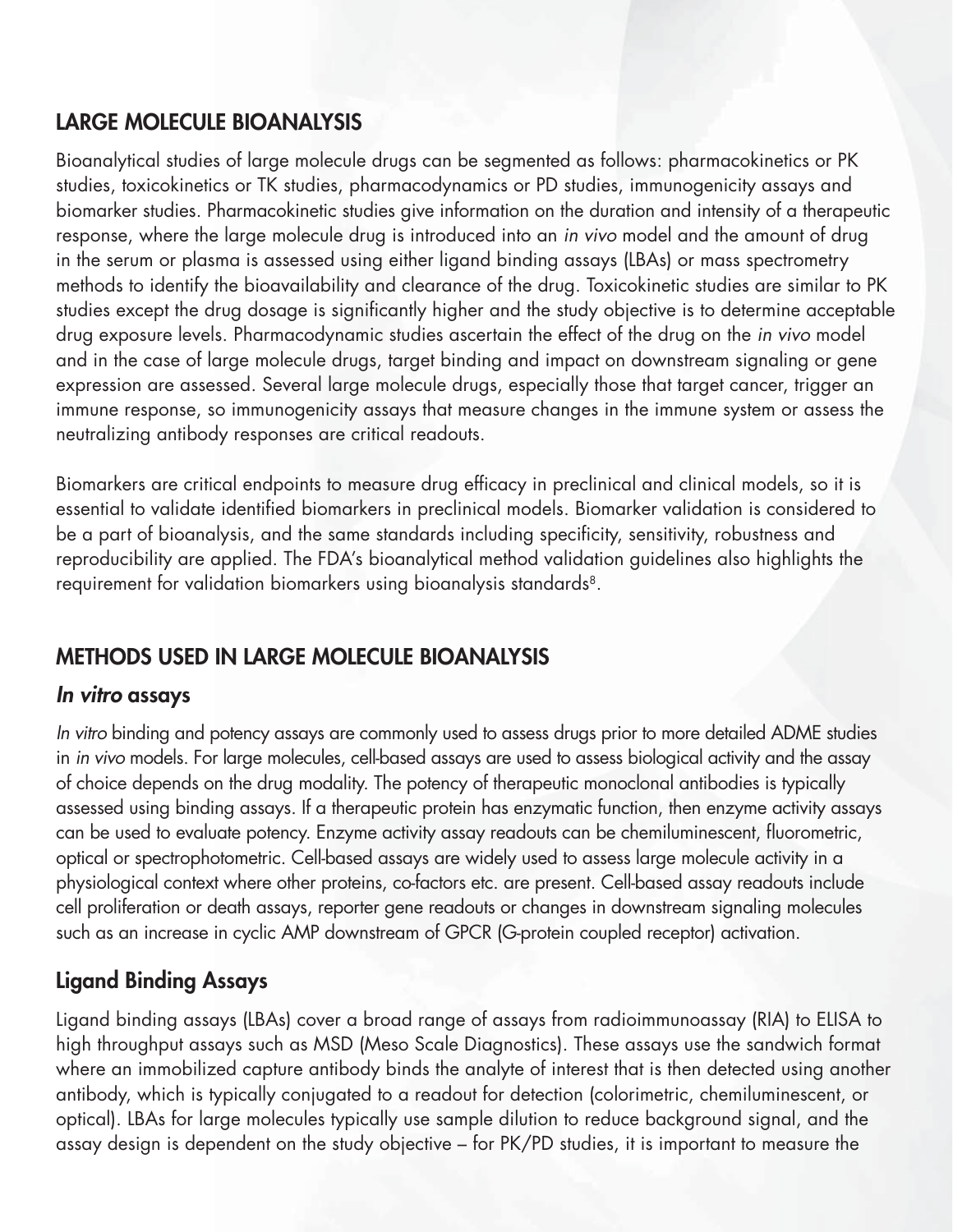

amount of active drug that binds to the target and triggers downstream responses whereas for a toxicology study, the total amount of circulating drug needs to be measured to assess the amount and duration of the drug in the body<sup>9</sup>. Several types of LBA platforms are available to test large molecules and some platforms include washing steps to remove unbound drug and other interfering biomolecules while others are "mix and measure" where washing away unbound drug and background molecules is not required. Increasingly, LBAs are being performed on platforms with automated liquid handling to increase accuracy and reproducibility by reducing manual errors<sup>10</sup> and reduce time to results.

Some of the popular LBA methods include the Gyrolab platform, MSD platform and Luminex platform. The Gyrolab technology has been adopted in several biopharma companies and CROs. The immunoassay technology uses affinity columns in a CD format that requires small sample volumes and has shorter time to results. The MSD assay platform is used widely in bioanalytical studies and the platform uses electrochemiluminescence as a readout of the sandwich assay. The Luminex assay platform has been available for some time and is a bead-based multiplexed immunoassay system. The beads are color coded and coated with capture antibodies, so once the analyte is bound it can be detected using a conjugated detection antibody that can be read using a laser. Another trend is the development of hybrid assays where LBAs are combined with mass spectrometry assays to get a more complete view of the activity and downstream effects of the large molecule drug.

Measuring neutralizing antibody responses is one of the key readouts for mAbs and protein therapeutics that trigger an immune response. It is estimated that about 45% of the clinical and nonclinical large molecule bioanalysis market consists of ADA (anti-drug antibodies) assays<sup>5</sup>. Neutralizing antibody assays include competitive LBAs and cell-based assays<sup>11</sup>. LBAs are used to assess large molecule drug binding to the target in the presence of competing antibodies, in an in vitro setting while cell-based assays are used to evaluate the drug's immune activation in cell and tissue systems. Cell-based assays can have many endpoints including luciferase mediated luminescence, ELISA assays for competitive binding and fluorescence or electrochemical based readouts of cell proliferation, death or signaling changes. They are more complex than LBA assays but also provide more information on the drug activity in a more physiologically relevant system.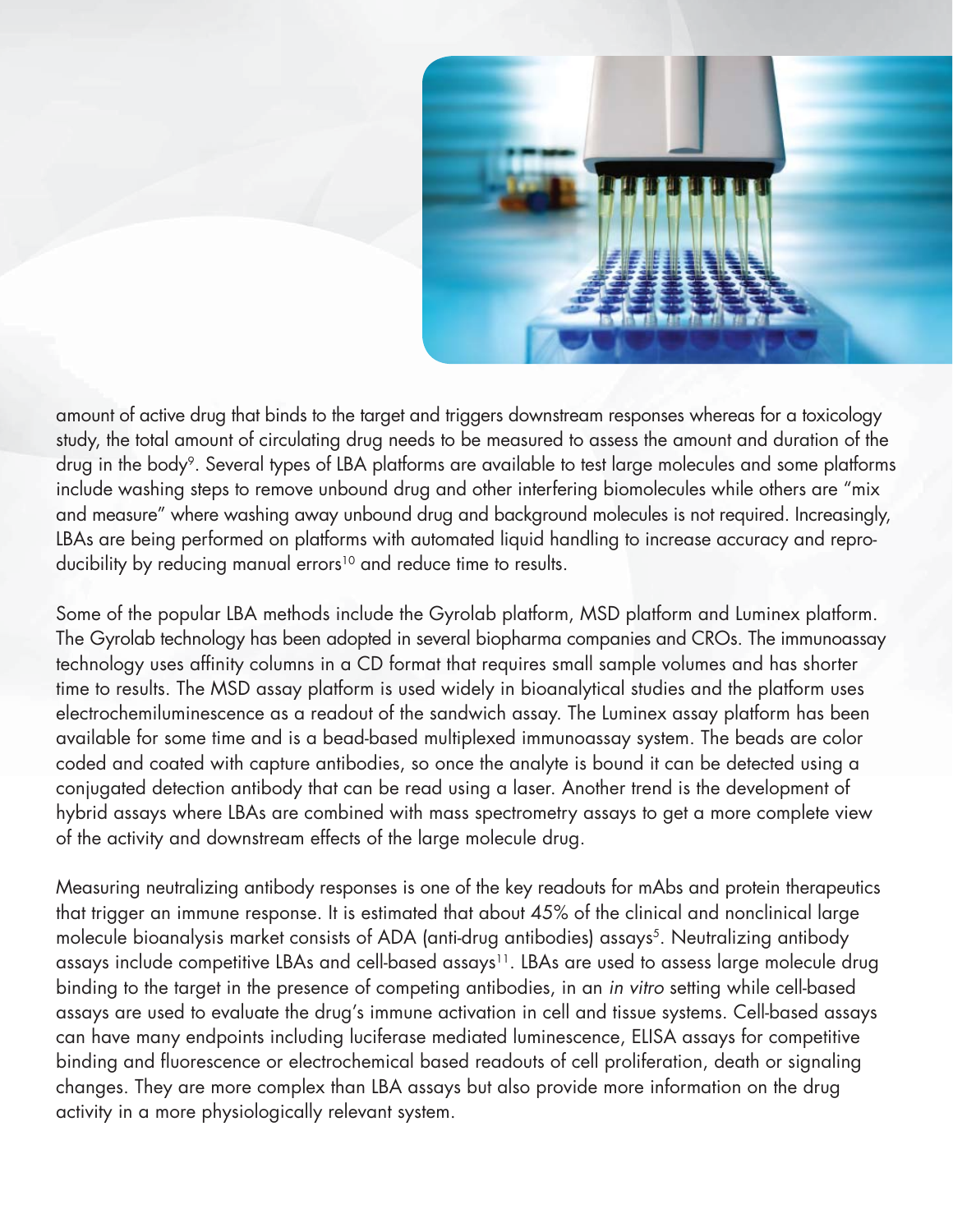

### **Mass Spectrometry**

Mass spectrometry (MS) methods are widely used in small and large molecule bioanalysis and has distinct advantages over LBAs. MS methods are more selective, amenable to multiplexing and can simultaneously identify and quantify both total drug and metabolites. Mass spectrometry is combined with either liquid or gas chromatography (LC-MS or GC-MS). LC-MS is widely used to analyze large molecule therapeutics including mAbs and antibody-drug conjugates (ADCs)<sup>12</sup>. Typically, mAbs are digested into smaller fragments using proteases prior to LC-MS analysis. Bioanalysis of ADCs is more complex as the modality consists of a small molecule drug conjugated to a mAb. LC-MS is uniquely suited to analyze both the mAb carrier and the chemotherapeutic payload, and can also be used to analyze the drug-to-antibody (DAR) ratio and identify the physicochemical properties of a given ADC<sup>13</sup>. LC-MS does have a limitation in the resolution of similar masses of intact large molecules, so in some bioanalytical studies, High Resolution MS (HRMS) may need to be used. HRMS calculates the analyte mass to several decimal places to better resolve and identify analytes that have similar masses<sup>14</sup>. LC-MS can be combined with LBAs either as complementary assays or orthogonal assays where the LBA data is confirmed independently by LC-MS analysis $15$ .

### **Single Molecule Analysis**

Single molecule analysis assays are an emerging tool in the bioanalysis toolbox. These assays offer extremely high levels of sensitivity molecules and are also amenable to automation to improve throughput. Some of the better-known platforms are the Simoa from Quanterix and SMC Erenna from EMD Millipore. Simoa (single molecule array) used bead conjugated antibodies to capture low abundance protein. Each bead containing protein-antibody complexes is then loaded into wells for fluorescent imaging.

The Simoa technology is ideally suited for large scale bioanalysis as it is amenable to automation, and offers a short time to results. Additionally, the technology is estimated to be up to 1,000 times more sensitive than ELISA, requires low sample inputs that can be multiplexed<sup>16</sup>. The Erenna immunoassay system can detect low abundance proteins in PK studies and evaluate the immune response to large molecule drugs. The platform captures the analytes via capture and fluorescently conjugated detection antibodies. The protein-antibody complex is then dissociated and the labeled detection antibody is quantified using a laser.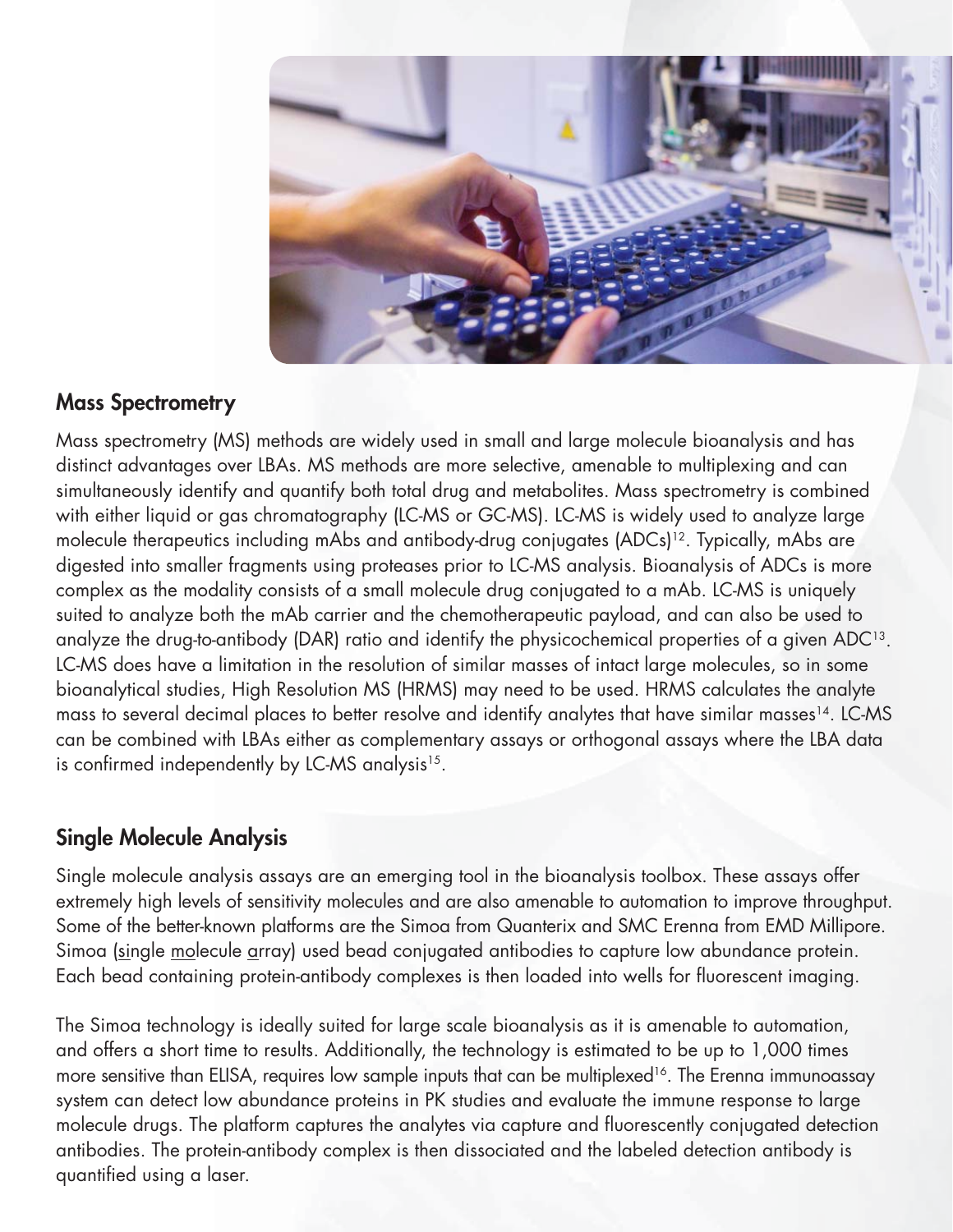#### **Flow Cytometry**

Flow cytometry has been the gold standard in many areas including immune cell profiling and cell signaling studies. The technology measures the properties of single cells and provides multiplexed data on different cell populations. With the increased interest in developing cell therapies and therapies that induce an immune response, flow cytometry is increasingly being used in the bioanalysis of large molecule drugs. Whole cell therapies such as CAR-T cells can be comprehensively assessed using relevant flow cytometry panels<sup>17</sup>. Additionally, flow cytometry is also used to detect the presence of anti-drug antibodies that can inhibit the function of the drug. A recent study reported the development of a flow cytometry-based immunogenicity assay for the CAR-T therapy Kymriah®<sup>18</sup>.

Given the active development of large molecule therapeutics for various diseases, it is clear that bioanalysis methods for these modalities will continue to develop at a very rapid pace and will include a mix of established methods as well as new technology platforms.